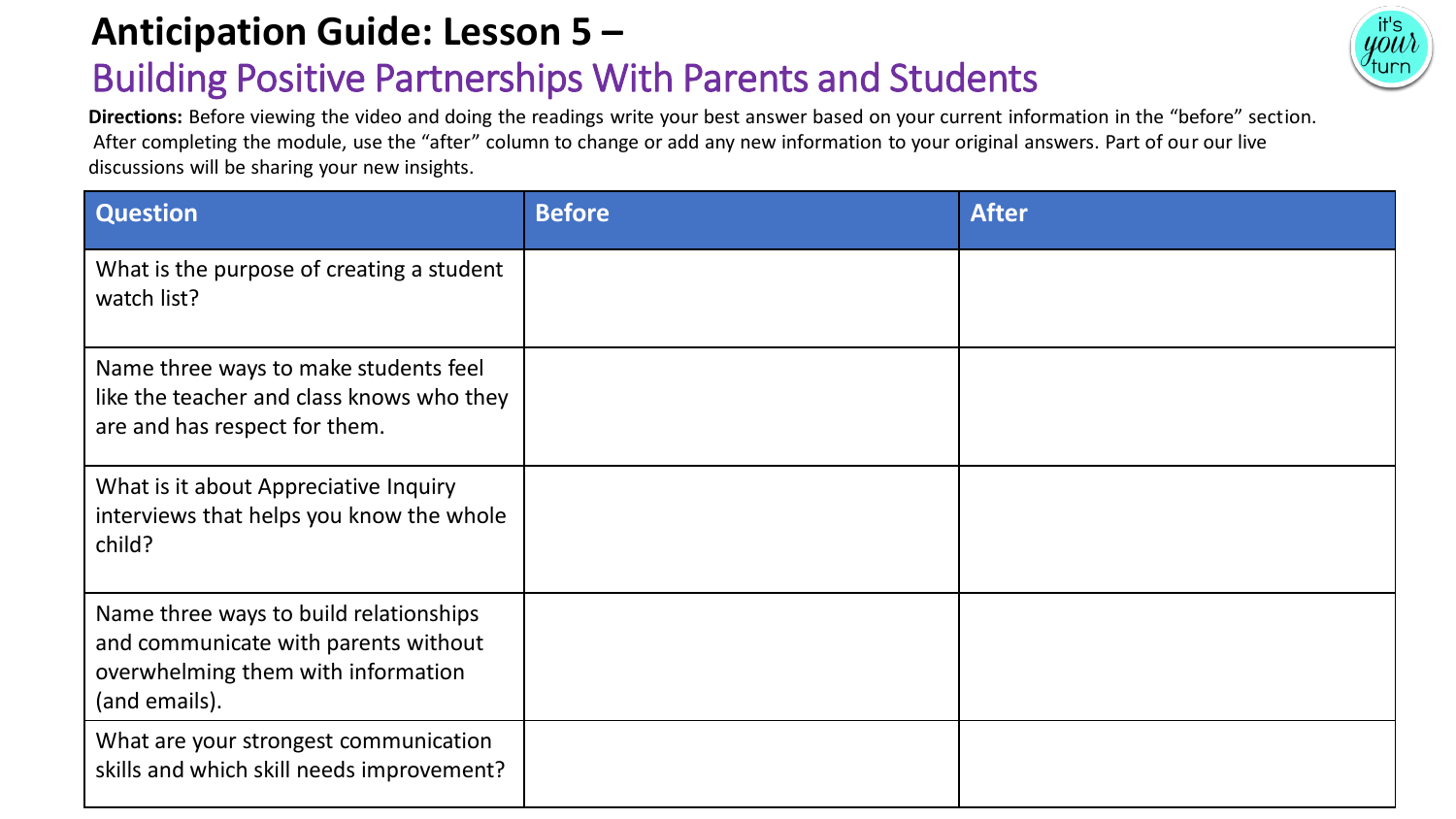#### **Lesson 5: Building Positive Partnerships With Parents and Students**

**Note-taking Directions**:

- In each of the left side boxes, note three or more things that you find interesting or important while watching the video or reading the book excerpt. Use *direct quotes, descriptions, or short summaries.*
- In the right side boxes, note your thoughts about the things you wrote on the left. *In general, these would be your own reflections, or questions.*
- **A minimum of three entries in each of the boxes** is required to fulfill the note-taking task. We will use this information as a launching point for our online discussions.

| Video 1: Seeing The Whole Child                            | <b>Video: Questions or reflections</b>     |
|------------------------------------------------------------|--------------------------------------------|
| 1.                                                         |                                            |
| 2.                                                         |                                            |
| 3.                                                         |                                            |
|                                                            |                                            |
| Reading 1: Preparing for the Student Interview pp. 48 - 49 | <b>Reading 1: Questions or reflections</b> |
| 1.                                                         |                                            |
| 2.                                                         |                                            |
| 3.                                                         |                                            |
|                                                            |                                            |
| Reading 2: Preparing for the Parent Interview pp 52 - 54   | <b>Reading 2: Questions or reflections</b> |
| 1.                                                         |                                            |
| 2.                                                         |                                            |
| 3.                                                         |                                            |
|                                                            |                                            |

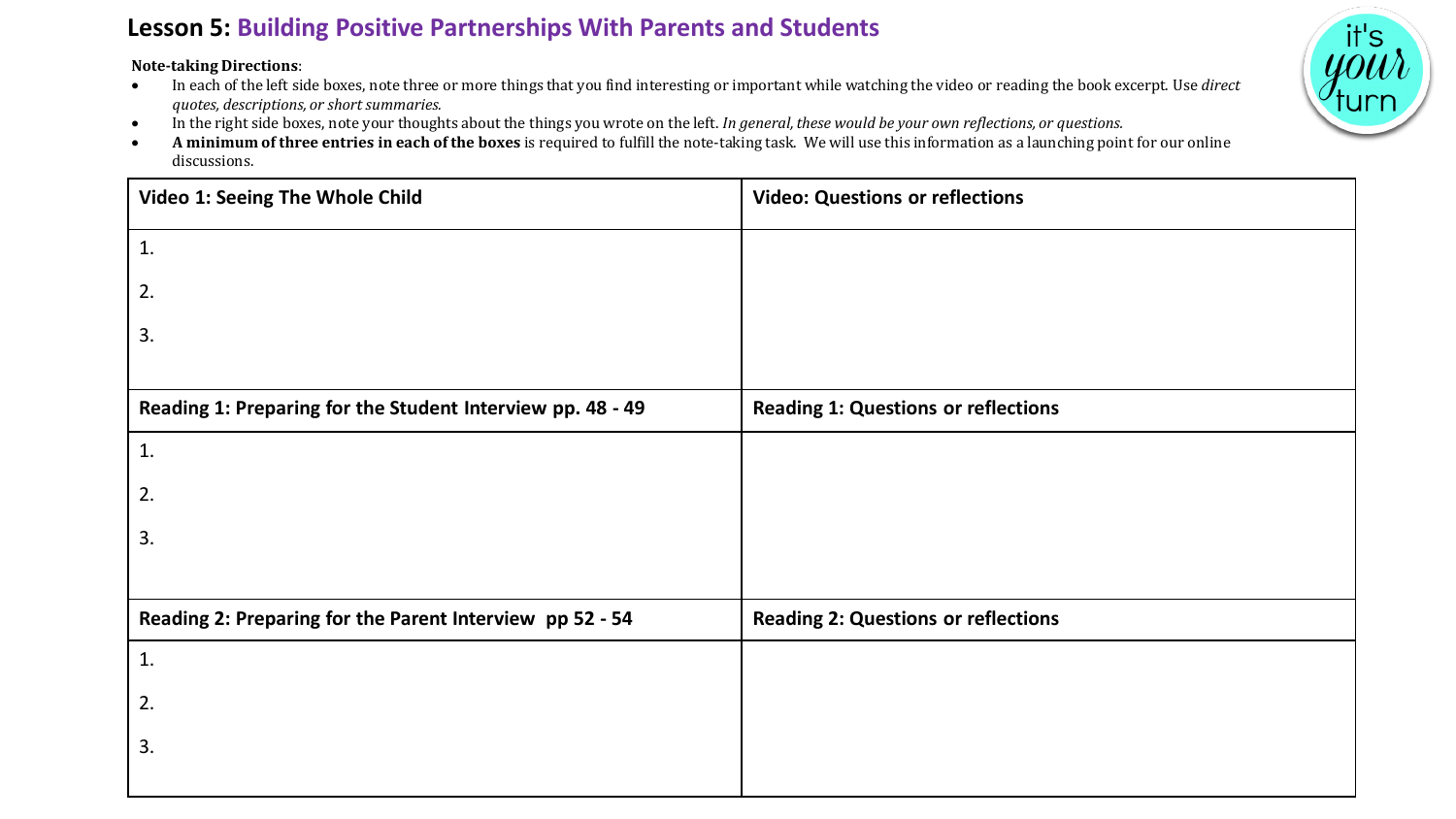| <b>Student Interview</b>                                                                                                                                                               | Interviewer:                                     | Student:               | Date                            |                    | Form D |
|----------------------------------------------------------------------------------------------------------------------------------------------------------------------------------------|--------------------------------------------------|------------------------|---------------------------------|--------------------|--------|
| <b>Purpose</b>                                                                                                                                                                         | Get to know the student's strengths and thoughts |                        |                                 |                    |        |
| <b>Connect:</b> Tell me something you've<br>done that you are very proud of.                                                                                                           |                                                  |                        |                                 |                    |        |
| <b>Story:</b> Think of a time when you had<br>to do something very hard, and you<br>were successful. What is special<br>about you that helped you do that?                             |                                                  |                        |                                 |                    |        |
| <b>Reflect:</b> What things do teachers do<br>that make it easier for you learn?                                                                                                       |                                                  |                        |                                 |                    |        |
| <b>Imagine:</b> If you got the best student<br>award this year what would it be?<br>(Reference a strength chart here and<br>identify existing strengths and which<br>skill to improve) | Strengths the student identifies from the chart  |                        | What they want to get better at |                    |        |
| Design: What could we do together<br>to make the award happen?                                                                                                                         | What would you like me to do to<br>support you?  | parents to do to help? | What would you like your        | What could you do? |        |
| <b>Commit:</b> What will we both do to<br>start this plan? Small step.<br>When should we meet again?                                                                                   | Tomorrow the teacher will                        |                        |                                 | Tomorrow I will    |        |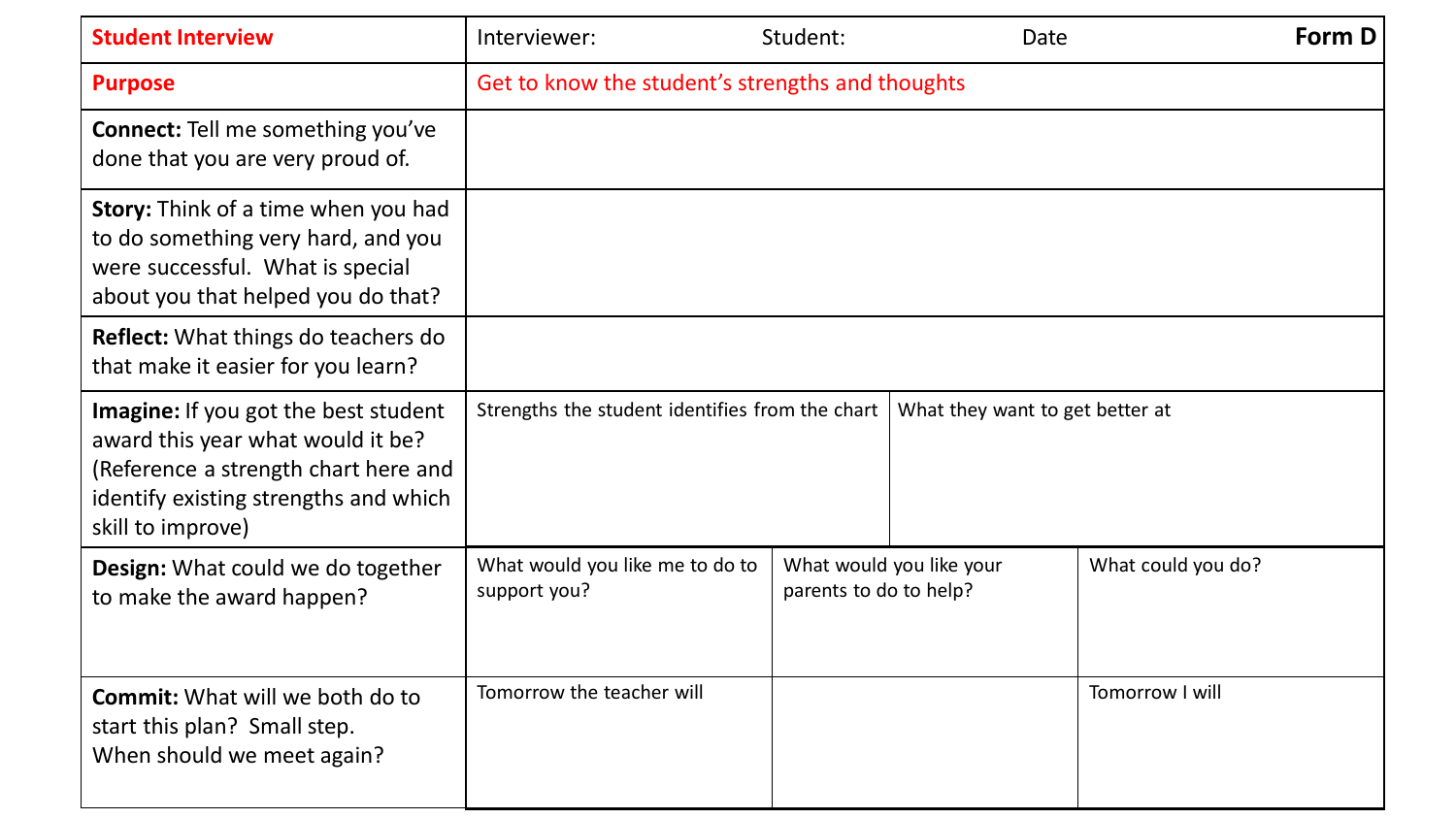| <b>Parent Interview Date:</b>                                                                                                                                                         | <b>Parent's Names:</b>                                       | <b>Student:</b>           |  | Grade:                                  | Form E |
|---------------------------------------------------------------------------------------------------------------------------------------------------------------------------------------|--------------------------------------------------------------|---------------------------|--|-----------------------------------------|--------|
| <b>Purpose</b>                                                                                                                                                                        | To get to know the student better through the parent's eyes. |                           |  |                                         |        |
| <b>Connect:</b> Tell me something your child<br>accomplished that you are very proud of.<br>What strengths made that happen?                                                          |                                                              |                           |  |                                         |        |
| Story: Think of a time when your child was<br>frustrated but worked through it.                                                                                                       |                                                              |                           |  |                                         |        |
| Support: What are things you currently do<br>to support learning & positive behavior for<br>your child?<br>What actions cause frustration?                                            |                                                              |                           |  |                                         |        |
| Imagine: If this were the best school year<br>ever, what strengths are in place and what<br>one change would make that happen for<br>your child?<br>Would your child agree with this? | Strengths in place (Use appropriate strength chart)          |                           |  | What skill would you select to work on? |        |
| Design: What things can we do together to<br>make that kind of school year happen for<br>your child?                                                                                  | What the parent could do                                     | What the teacher could do |  | What the child could do                 |        |
| <b>Commit:</b> What small step can we start with<br>tomorrow?                                                                                                                         |                                                              |                           |  |                                         |        |
| <b>Communicate:</b> What would be the best<br>way for us to stay on the same page?<br>When can we talk again?                                                                         |                                                              |                           |  |                                         |        |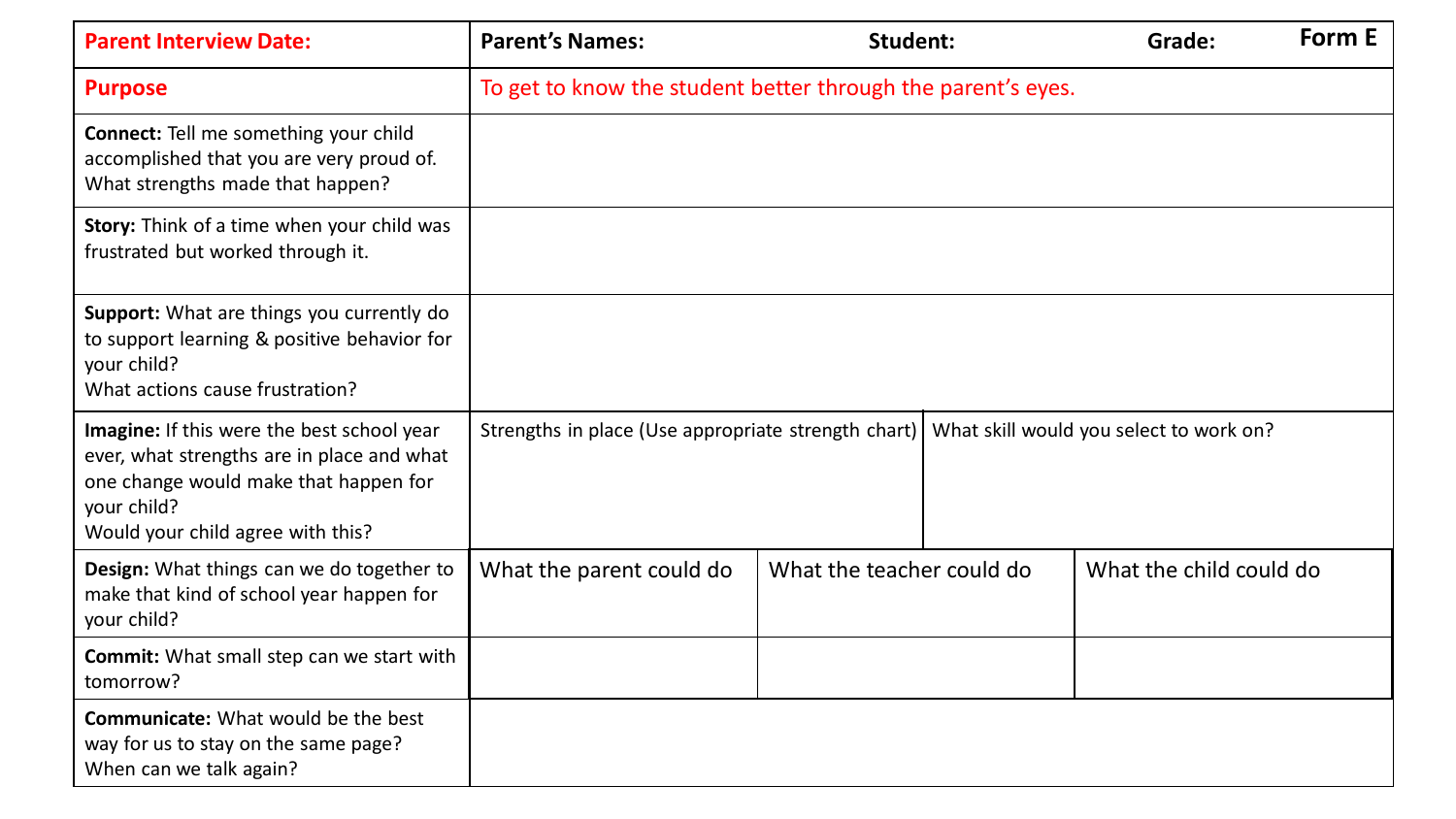# Key Points for Good Conversations



| <b>Good Conversation Criteria</b>                                  | need to<br>improve | <b>I</b> sometimes<br>do this well | I am typically<br>good at this | I do this intentionally<br>and consistently |
|--------------------------------------------------------------------|--------------------|------------------------------------|--------------------------------|---------------------------------------------|
| Be present, don't multi-task                                       |                    |                                    |                                |                                             |
| Don't insist on your opinion                                       |                    |                                    |                                |                                             |
| Give them room to express themselves.<br>Use open-ended questions. |                    |                                    |                                |                                             |
| Stay relevant. Don't tell give off-task<br>ideas and stories.      |                    |                                    |                                |                                             |
| Admit when you don't know.                                         |                    |                                    |                                |                                             |
| Don't equate your experience with<br>theirs.                       |                    |                                    |                                |                                             |
| Don't repeat yourself.                                             |                    |                                    |                                |                                             |
| Don't go into too much detail.                                     |                    |                                    |                                |                                             |
| Listen to understand                                               |                    |                                    |                                |                                             |
| Be brief. Be prepared to be amazed by<br>what others know.         |                    |                                    |                                |                                             |